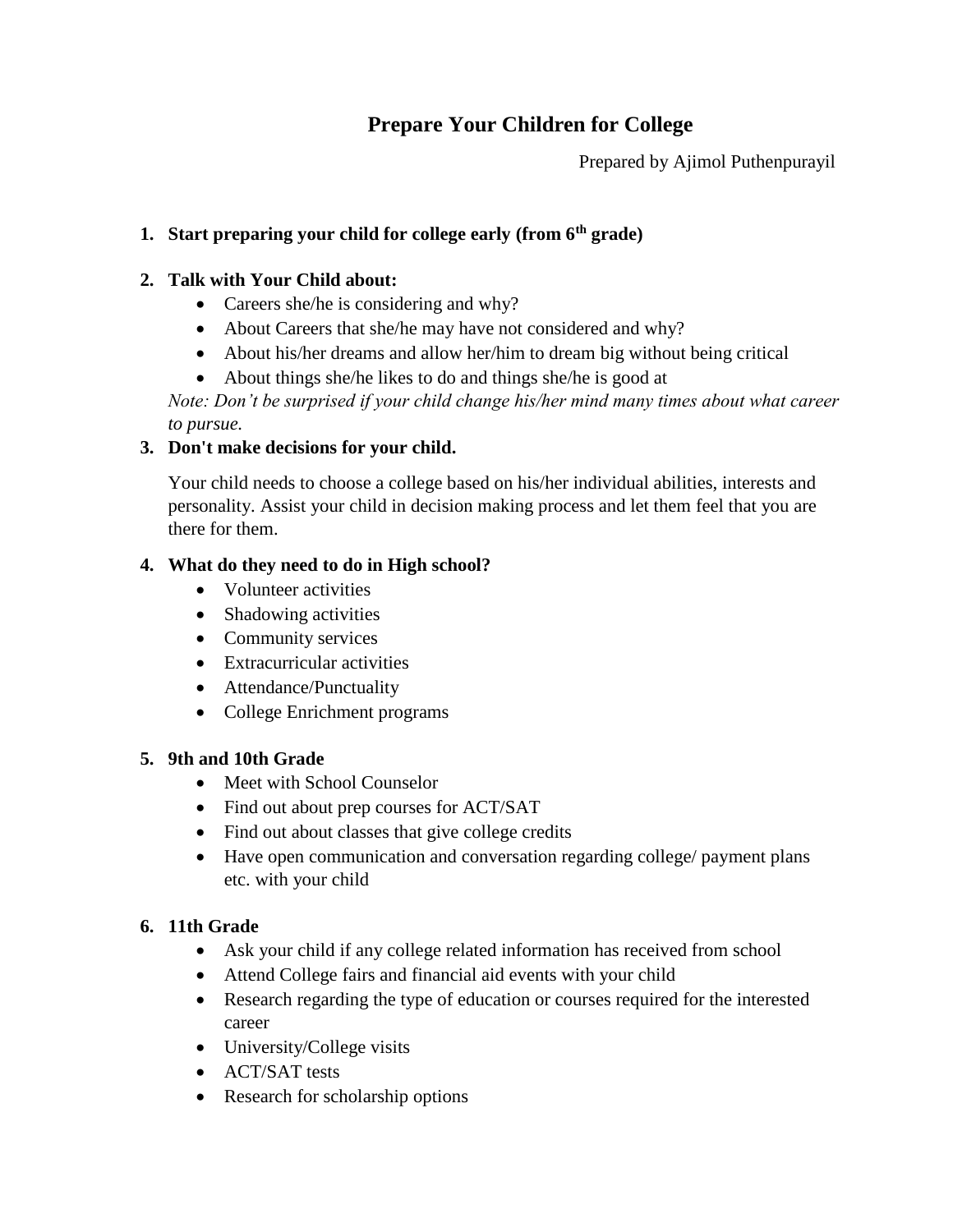## **7. Summer Vacation before the Senior Year**

- Ask your child to make a list of interested colleges (Not more than 10).
- Gather information from those college websites regarding their specific admission requirements.
- Print out the previous year's application, essay topics, etc. for a quick reference
- Collect information regarding scholarships
- Make a binder and save collected information (use different tabs for each college)
- Prepare for ACT/SAT tests if your child decides to retake the test.

# **8. 12th Grade**

- Narrow down the college lists to 5 (Keep at least 2 back up colleges)
- Discuss and research about direct entry programs and the requirements
- Discuss regarding in state or out of state interests and why?
- Help the child to make decisions between community colleges or universities
- Continue with campus visits (Talk to other students and parents about their colleges)
- Attend financial events with your child
- Child should be asking teachers for recommendation letters
- Instruct your child to make professional email ID, decent Facebook postings, etc.
- FAFSA application, transcript requests, draft essays, etc.
- Prepare a 1-2 page CV.
- Do not get involved in any kind of crime/violence activities

# **9. 12th Grade – November, December**

- **November** Early application deadlines Apply to direct entry programs if applicable Proof reading applications and essays
- **December** Start coordinating the paperwork Transcript requests from the school
	- Remind teachers for recommendation letters

# **12th Grade-January and February**

- Final retake of SAT and ACT in January and February
- Income tax filing if you have everything you need
- Begin filling out FAFSA
- Complete essays and have someone proof read them
- Complete applications for all colleges
- Make copies of all applications and save them in the binder
- Last application fell in the mail box, time to celebrate with your child, vacation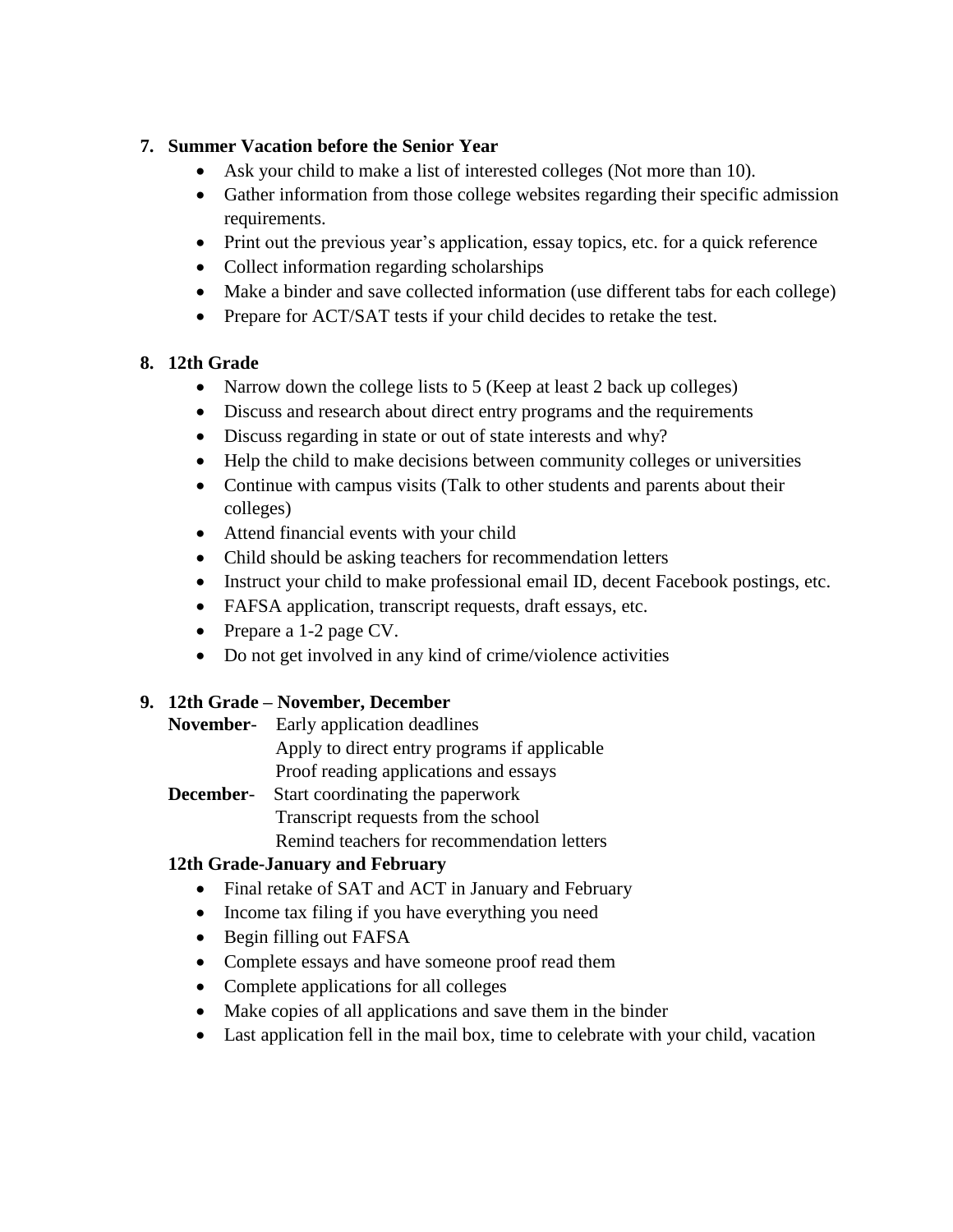#### **10. Follow up**

- Check the status of applications
- Consult colleges by phone if necessary
- Note the names of people who your child talk to
- Pay attention to all the mails
- Encourage your child to send "Thank you" note to those who wrote recommendation letters or assisted them in proof reading applications/essays

## **11. After Receiving the Acceptance Letter**

- Check housing and meal plans, transportation services, shopping facilities, bank services, etc.
- Help your child to organize a file to keep track of summer mailings, orientation, housing, course registration, finance, etc.
- Check with the college regarding summer courses, place outs, etc. (Check with college to ensure that they will accept the credits)
- Check with school to make sure if the final transcript is mailed out.
- Find out about tuition payment program.
- Find out about the orientation schedule. Please plan to attend the orientation with your child. This is a great opportunity for parents to obtain many important information.

### **12. Ready to move in**

- Shopping for supplies (check the college website for list of recommended supplies)
- Packing
- Class registration and selection of classes (With the moving in excitement sometimes students forget to register for classes)
- After everything is done, sit down, hug your child and have a good cry and laugh.
- "Yes… we did it together…….."
- Go over all the master pieces your child has created over the years.
- If possible take time off and celebrate with your family and have fun!

### **13. Moving in-Another most fun part**

- Check the moving in schedule with admission counselor
- Unpack and help them to organize after moving in
- Meet the roommates and their parents if possible
- Drive around with your child to check the neighborhood
- Find out from school Emergency numbers, safety tips, security availabilities, transportation services, etc.
- Check out transportation to come home- Bus stands, airport etc.
- Order books
- Last minute shopping